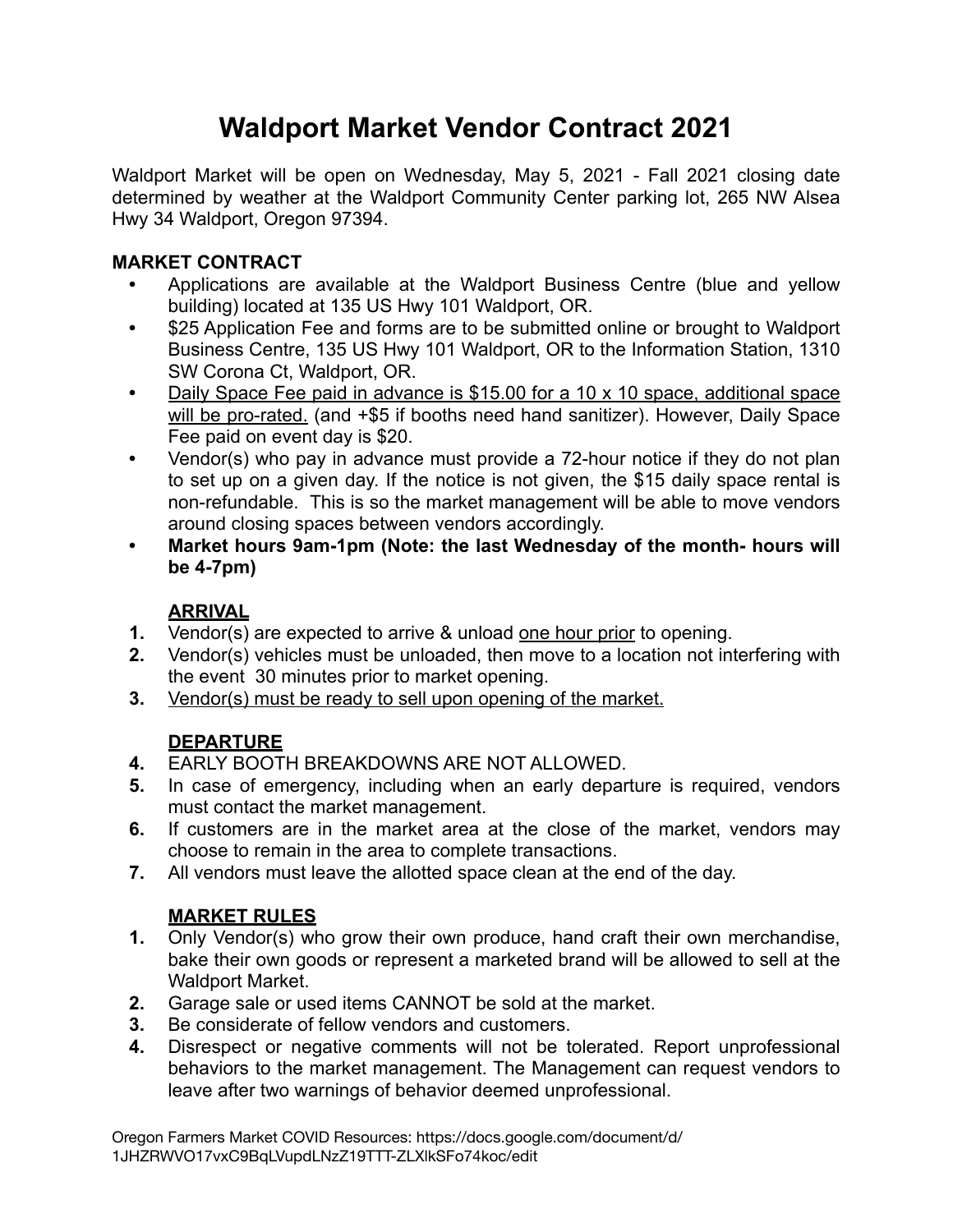- **5.** Vendor(s) behaving in a manner that may endanger the public or other vendor(s) should be reported immediately to the market management and the person will be asked to leave immediately. Space rental fees will not be refunded.
- **6.** Selling expired products is not allowed. Vendor(s) attempting to sell outdated products will be asked to leave immediately.
- **7.** Vendors are not allowed to consume alcohol or drugs while on market grounds.
- **8.** NO SMOKING is allowed in the market area.
- **9.** Vendor(s) must be 18 years of age.
- **10.** Vendor(s) must supervise minor children at all times.
- **11.** Vendor(s) must comply with all municipality rules related to production and sale of their products. This rule includes, but is not limited to requirement standards governing labeling, packaging, display and weight, including scale certification with the Oregon Department of Agriculture Measurement Standards. Failure to conform with such rules and regulations may be grounds for removal from the market.
- **12.** Copies of licenses, permits and certifications must be included with Vendor Applications.
- **13.** The Vendor(s) are responsible for maintaining up to date licenses and/or permits.
- **14.** Vendors will follow all guidelines from the Oregon Farmers Market Association-COVID-19 Resources governing social distancing and wearing face masks/ shields (copy provided to vendors and one available on file with the market management. Failure to conform with such rules and regulations may be grounds for removal from the market.
- **15.** Application fees are non-refundable.

By signing below, the vendor is committing to the full season. Exceptions must be approved by the market management. Please submit the application, application fee, along with the signed Vendor Contract and copies of the required licenses and permits.

AGREED TO BY\_\_\_\_\_\_\_\_\_\_\_\_\_\_\_\_\_\_\_\_\_\_\_\_\_\_ Date \_\_\_\_/\_\_\_\_/\_\_\_\_\_\_ If you have any questions, please contact the market management at waldportmarket@gmail.com or 541-270-5752.